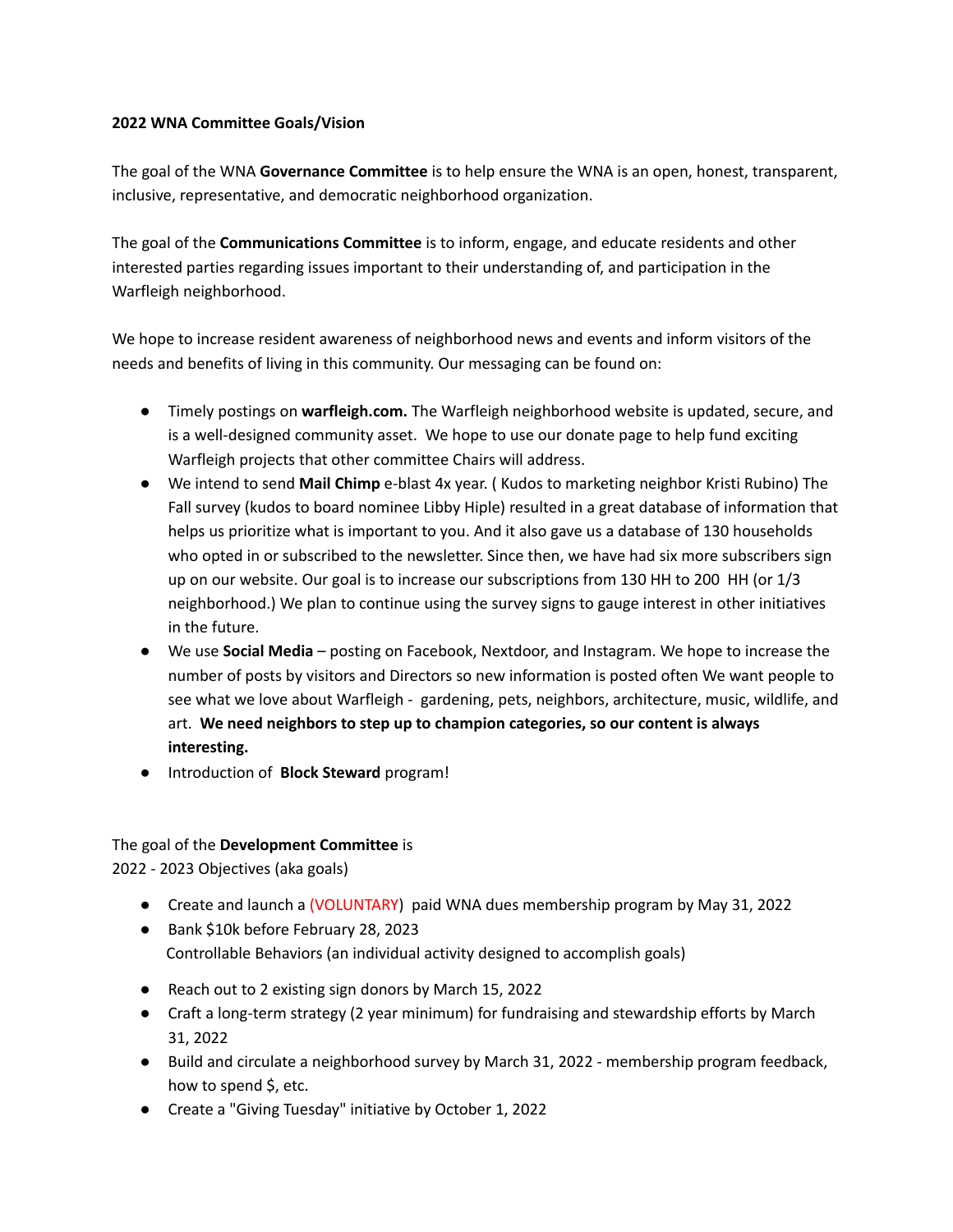● Promote gift giving via <https://warfleigh.com/index.php/donate/> 4x per year (March, June, September and December) via email and social media

The goal of the **Infrastructure Committee** is to advocate for the maintenance and revitalization of our neighborhood infrastructure. Some initial goals for this committee are:

# 1. Finish the sidewalk survey

-Make sure all sidewalks in Warfleigh are graded, recorded, and submitted to the city for repairs. This includes updating the original spreadsheet with areas the city has "ground down"/remediated and areas still in need of repair.

## 2. Address potholes, crumbling roads and debris.

-Staying on top of potholes by reporting them to the Mayor's Action Center. The more people complain, the better chance we have of getting them fixed.

-Crumbling roads: Would like to get estimates by private companies to evaluate the conditions of our roads. This could be an important tool/leverage to get the city to repave (or at the least) strip patch deteriorating roads.

-Debris: get the city to use street sweepers on a regular basis. Also, work in Conjunction with beautification by organizing neighborhood cleanups and KIB.

-Keep up with areas needing repainting (stop lines, pedestrian crosswalks, etc.) by reporting to the MAC.

# 3. Fix poorly installed handicap ramps and drainage

-several ramps have poorly installed slopes which is causing drainage issues and street/sidewalk flooding in some areas. This pooling/flooding causes a buildup of mud and debris and creates unsafe walking conditions and unusable ramps and sidewalks. Again, the more voices we have complaining, the more the city will listen.

The goal of the **Strategic Committee** is ( we need a volunteer to help chair)

The goal of the **Beautification Committee** is to focus on the appearance and cleanliness of our neighborhood. Potential projects/initiatives include the following :

Procurement and installation of neighborhood logo signs Regularly scheduled neighborhood cleanups Procurement and installation of "No Dumping" signs on levee Procurement and installation of trash receptacles on levee Partnering with Block Stewards to designate someone on each block to pick up random trash Levee wall mural (work with special events to engage community) Graffiti mitigation (possible mural on pumping station) Liaison to Holliday Park Foundation Meridian Arch steering committee